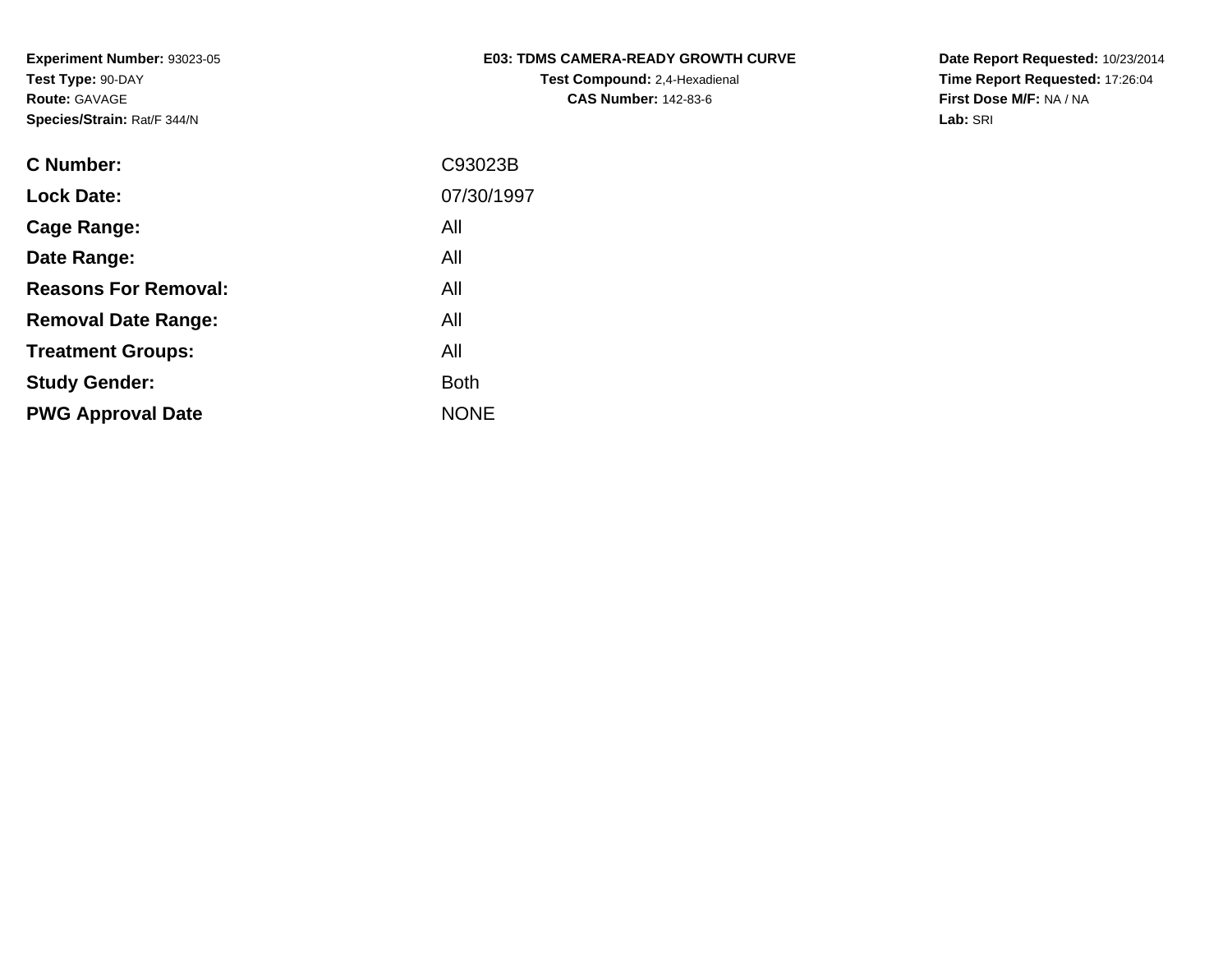**Species/Strain:** Rat/F 344/N**MALE** 160 ٠ ₿ 150 ā 140 130 ł 120 G MEAN BODY WEIGHT IN ( 110 100 90 80 70 60 50 40 30 20  $10$ 0

 $-1-0$ MG/KG/DY 0 3-7.5 MG/KG/DY ¤ 7-30  $MG/KG/DY$   $\triangle$  5-15 MG/KG/DY • 9-60 MG/KG/DY  $• 11 - 120$ MG/KG/DY

9

 $10$ 

DAY

 $11$ 

 $12$ 

 $13$ 

 $14$ 

 $15$ 

 $16$ 

 $17$ 

18

19

#### **E03: TDMS CAMERA-READY GROWTH CURVE**

**Test Compound:** 2,4-Hexadienal **CAS Number:** 142-83-6

**Experiment Number:** 93023-05

2

1

3

4

5

6

7

8

**Test Type:** 90-DAY**Route:** GAVAGE

## **Date Report Requested:** 10/23/2014**Time Report Requested:** 17:26:04**First Dose M/F:** NA / NA**Lab:** SRI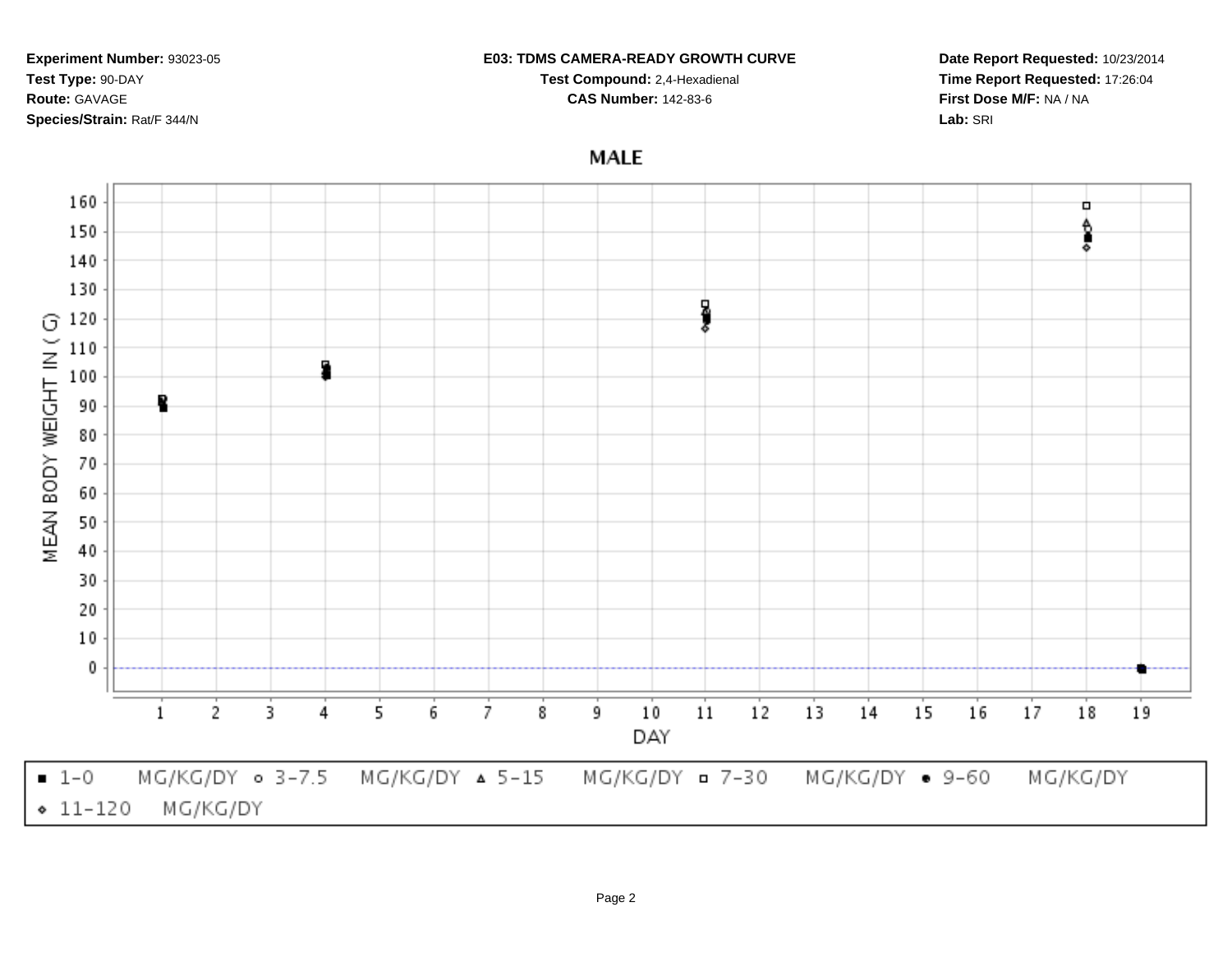# **E03: TDMS CAMERA-READY GROWTH CURVE**

**Test Compound:** 2,4-Hexadienal **CAS Number:** 142-83-6

\*\*\*END OF MALE DATA\*\*\*

**Date Report Requested:** 10/23/2014**Time Report Requested:** 17:26:04**First Dose M/F:** NA / NA**Lab:** SRI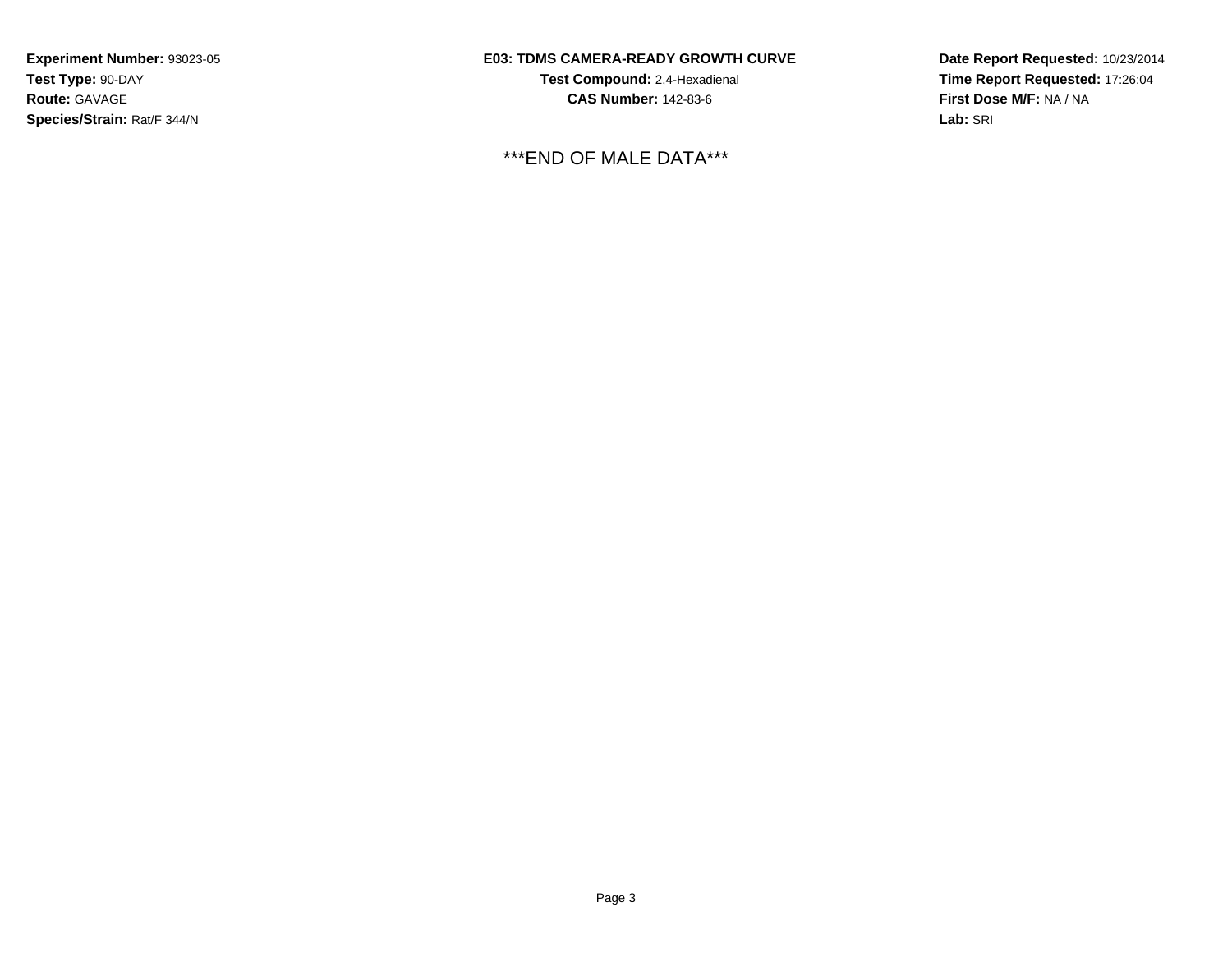#### **E03: TDMS CAMERA-READY GROWTH CURVE**

**Test Compound:** 2,4-Hexadienal **CAS Number:** 142-83-6

**Date Report Requested:** 10/23/2014**Time Report Requested:** 17:26:04**First Dose M/F:** NA / NA**Lab:** SRI

# **FEMALE**